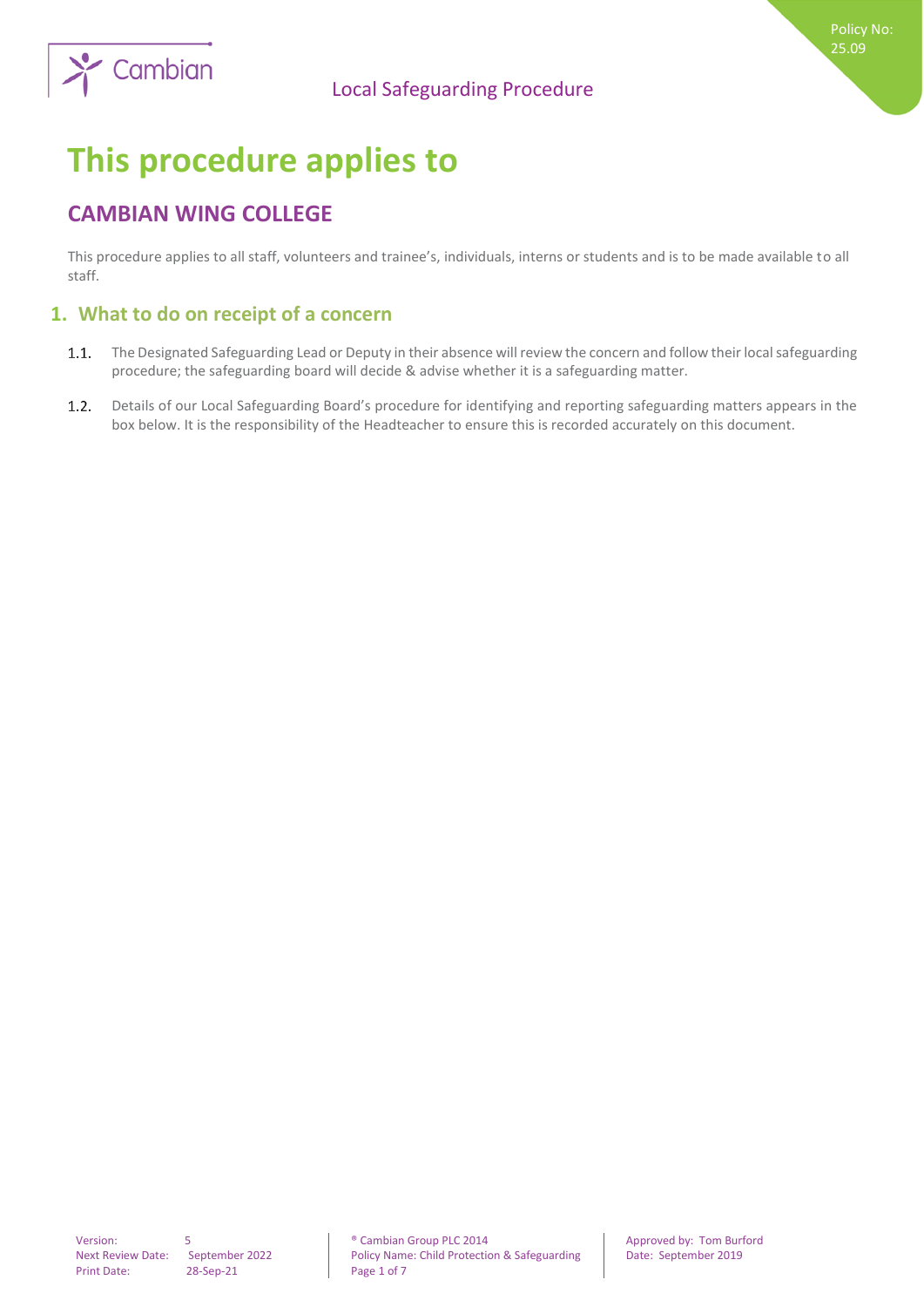



If the concern is not a safeguarding issue the bottom part of the concern form is to be completed and filed in the  $1.3.$ individuals safeguarding file. The individuals log and central log of concerns and safeguarding is to be completed.

Print Date: 28-Sep-21 Page 2 of 7

Cambian

Version: 5 **5 1.2.1.2.2.1.2.2.1.2.2.1.2.2.1.2.2.1.2.2.1.2.2.1.2.2.1.2.2.1.2.1.2.1.2.1.2.1.2.1.2.1.2.1.2.1.2.1.2.1.2.1.2.1.2.1.2.1.2.1.2.1.2.1.2.1.2.1.2.1.2.1.2.1.2.1.2.1.2.1.2.1.2.1.2.1.2.1.2.1.2.1.2.1.2.1.2.1.2.1.2.1.2.** Next Review Date: September 2022 Policy Name: Child Protection & Safeguarding Date: September 2019

Policy No: 25.09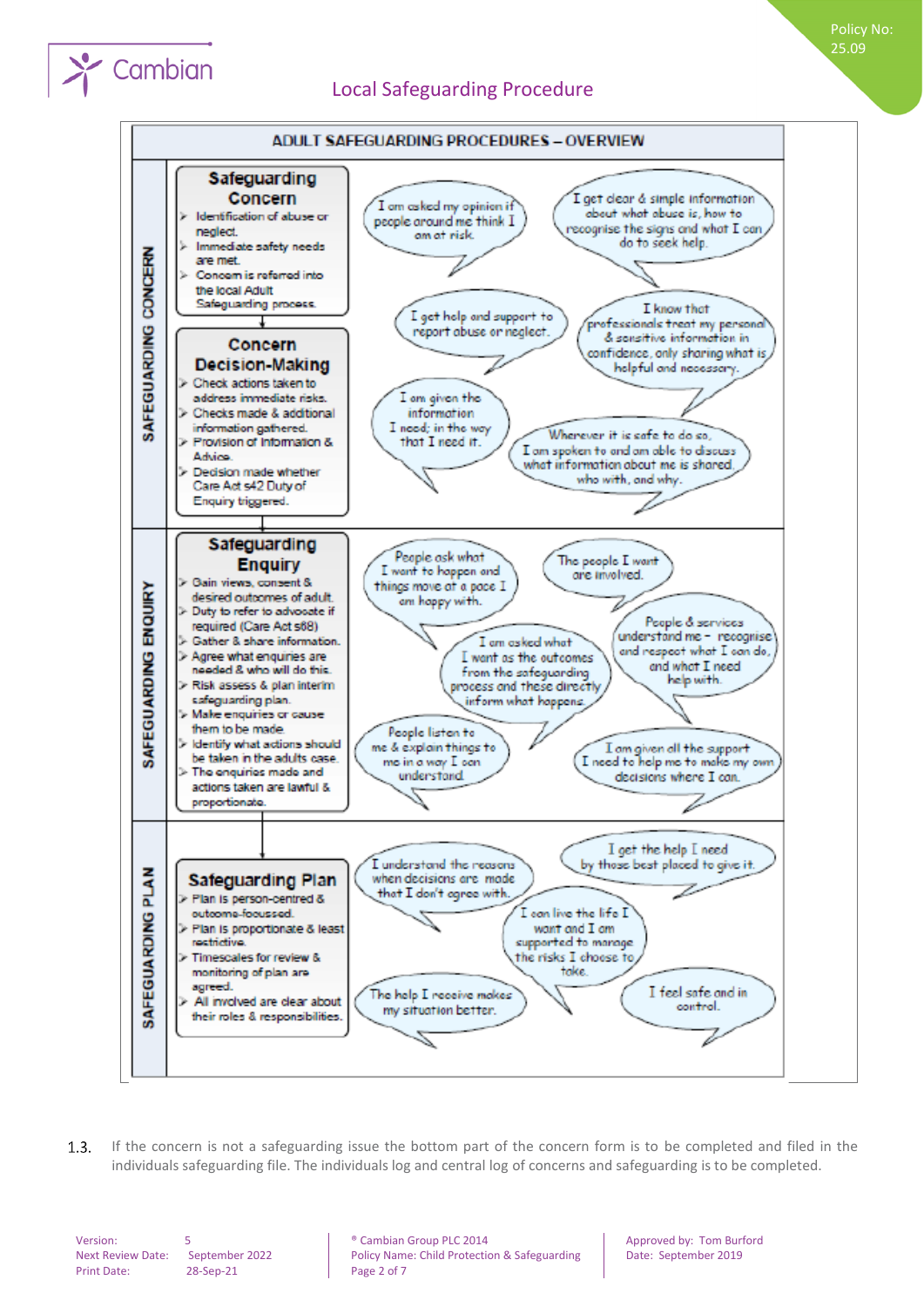

- $1.4.$ If the concern is a safeguarding issue as per the Local Safeguarding Partners/Local Safeguarding Adults Boards/POVA procedure then the Designated Safeguarding Lead or Deputy will be led by them.
- $1.5.$ Where possible safeguarding concerns must be made with the consent of the individual. Where the individual lacks capacity to consent, a decision will need to be made in the person's best interests. Where the individual refuses to give consent in certain circumstances it may be justifiable to override.

### **2. Informing Others**

- The Designated Safeguarding Lead or Deputy in their absence will:  $2.1.$ 
	- Inform the Designated Social Worker
	- Inform the police if a crime is suspected ensuring the crime reference/incident number is obtained.
	- Implement Cambian policies as applicable e.g. complaints, disciplinary and serious untoward incidents.
	- Inform Ofsted/CQC/CIW as per the notification policy.
	- Inform relative/carer with the individuals consent as applicable.
	- MAPPA (Multi-Agency Public Protection Arrangements) if applicable
	- Inform the Responsible/Nominated Individual and Regional Education Manager in day schools/Operations /Managing Director.
- $2.2.$ Where an incident of safeguarding involves a member of staff, Designated Safeguarding Lead or deputy must consider which of the following bodies are to be informed as applicable:
	- Nursing Midwifery Council.
	- General Medical Council.
	- Disclosure and Barring Service
	- The British Association and College of Occupational Therapists
	- British Psychological Society
	- Royal College Of Speech And Language Therapists
- $2.3.$ Where an allegation is made against a member of staff, the Designated Safeguarding Lead or Deputy in their absence will seek advice from the HR Director who will ensure any appropriate notifications to the staff concerned have been sent out, this will include: 'Guidance to Staff who have had an Allegation made against them'.

#### **3. How to Record**

 $3.1.$ When a concern has been passed on to the Designated Safeguarding Lead or Deputy in their absence, they must record the concern reference number on the concern form and also add this to the central log of concerns and safeguarding – even if the outcome is no further action required. All feedback received from the local safeguarding team should be recorded on the concern form for Level 1 safeguarding i.e. No Further Action. If it is a safeguarding concern (either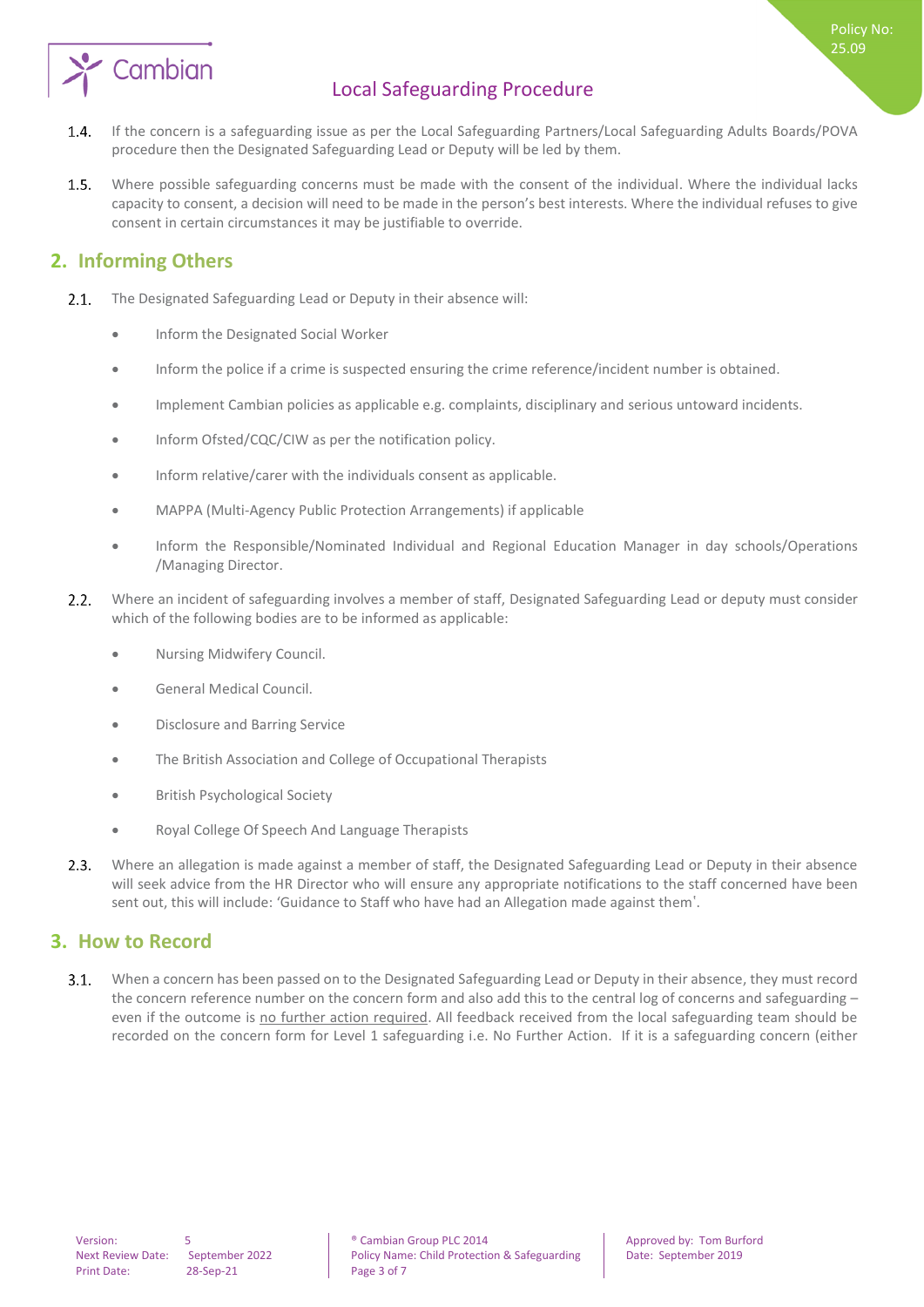

level 2 or level 3) then a Safeguarding Tracking Pack is to be opened and kept live electronically in an area only to be accessed by the Designated Safeguarding Lead or Deputy. It is to be updated as the safeguarding progresses.

Policy No: 25.09

 $3.2.$ Updates on the status of a safeguarding with the Local Safeguarding Partners/Local Adult Safeguarding Board/POVA will be obtained by

#### **Bournemouth, Christchurch & Poole Children's Services**

Telephone 01202 123334 Email: childrensfirstresponse@bcpcouncil.gov.uk

Outside of office hours 01202 738256 or 999 in an emergency

#### **Bournemouth, Christchurch & Poole Adults Services**

Telephone 01202 123654/ Email: asc.contactcentre@bcpcouncil.gov.uk

Outside of office hours call 0300 123 9895 or 999 in an emergency.

- STP's to be completed by a Designated Safeguarding Lead or Deputy in their absence at the point a safeguarding matter  $3.3.$ begins. Copy of this STP (initially with completed sec. 1-5) should be submitted to the Responsible/Nominated Individual and Regional Education Manager in day schools as a follow up to the initial reporting telephone contact. STP must be sent again to Responsible/Nominated Individual and Regional Education Manager in day schools on completion, providing detailed overview of the actions taken and the final outcome. The Responsible/Nominated Individual and Regional Education Manager in day schools will update relevant Directors accordingly. This original from must be kept in the Safeguarding file. The individuals care plans and risk assessments are to be reviewed and updated if applicable to ensure that individuals are fully supported following the incident.
- $3.4.$ If the Designated Safeguarding Lead or Deputy are suspected/ implicated in the concern then specific steps listed in section 8.29-8.32 of the *Child Protection and Safeguarding (children and adults) policy* must be followed.

### **4. The Safeguarding Enquiry (Investigation)**

- $4.1.$ When a member of Cambian staff, is tasked with making an enquiry by the Safeguarding Partners/Local Adult Safeguarding Board/ POVA they retain overall responsibility for the enquiry and any subsequent safeguarding plans.
- $4.2.$ The Designated Safeguarding Lead or Deputy in their absence will attend strategy meetings. Where the Police are involved they will endeavour to agree when the company can commence an internal enquiry, so as not to contravene the PACE Act. PACE sets out to strike the right balance between the powers of the police and the rights and freedoms of the public. The PACE codes of practice cover: stop and search, arrest, detention, investigation, identification and interviewing detainees.
- $4.3.$ When required by the Safeguarding Partners/Local Adult Safeguarding Board/ POVA, The Responsible/Nominated Individual and Regional Education Manager in day schools in consultation with Operations/Managing Director will appoint an Internal Investigator, who will in turn submit a completed report within agreed timescales.

### **5. Following the enquiry (Investigation)**

 $5.1.$ The safeguarding plan will be reviewed. The decision to close an enquiry (investigation) is the responsibility of the local Safeguarding Board. Police investigations or internal complaint procedures may continue independently. The Safeguarding Co-ordinator will provide a report on the relevant points, including action areas to the Designated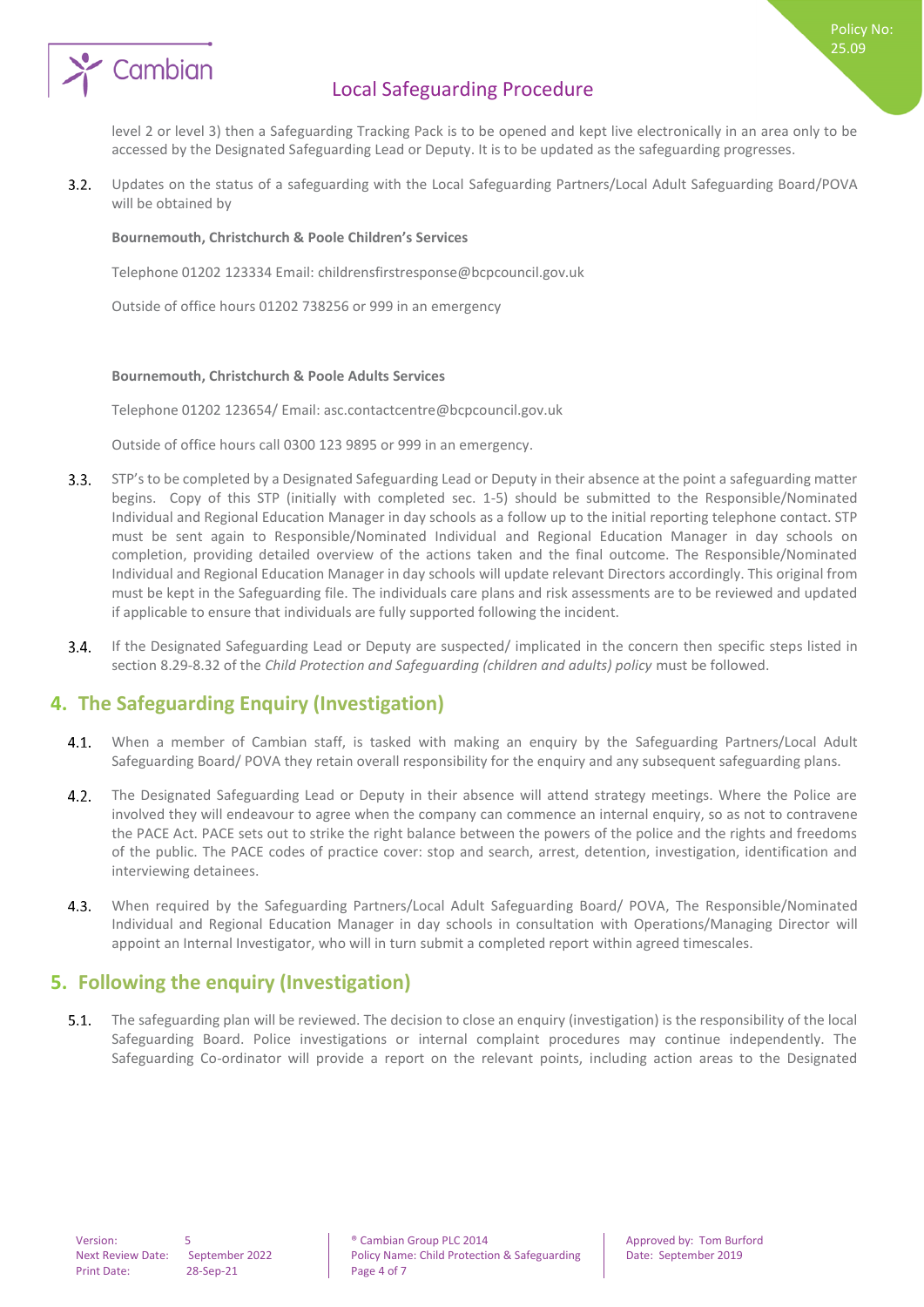

Safeguarding Lead/ Responsible/Nominated Individual/Regional Education Manager in day schools and Operations/Managing Director.

- $5.2.$ Where a staff member has been cleared to return to duty (either via the outcome of the enquiry (investigation) or the disciplinary process), the Company reserves the right to effect such action immediately.
- $5.3.$ A statutory review must take place under certain circumstances; if an adult with care and support needs and abuse or neglect are known or suspected, or they experience serious abuse or neglect, and there are concerns about how members of the multi-agency system worked together to safeguard the individual.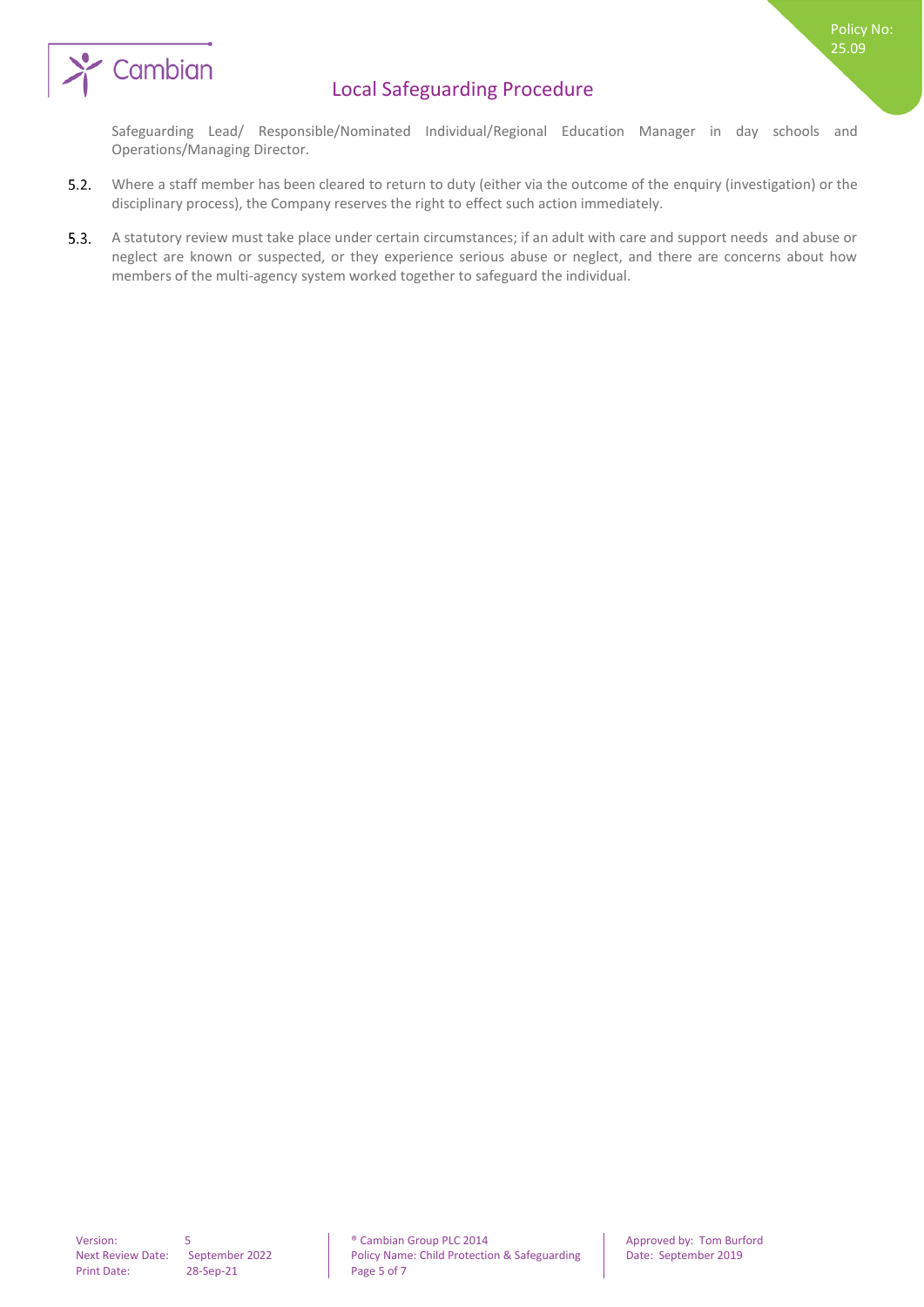

#### The Designated Safeguarding Lead (DSL)

Cassandra Pollitt is the locations Manager and is also the DSL and whose contact details are as follows:

**Telephone: 07525 629529 Email: cassandra.pollitt@cambiangroup.com**

# The Deputy Designated Safeguarding Lead (Deputy DSL)

Louise Sattin who is Admission/Transition Manager is also the Deputy DSL and whose contact details are as follows:

**Telephone: 01202 635637 Email: louise.sattin@cambiangroup.com**

Magdalena Lawrence who is Assistant Head of College is also the Deputy DSL and whose contact details are as follows:

**Telephone: 01202 635630 (Ext. 30226) Email: Magdalena.lawrence@cambiangroup.com**

Chelsea Hicks who is Behaviour Support Lead is also the Deputy DSL and whose contact details are as follows:

**Telephone: 01202 635630 (Ext. 30218) Email: Chelsea.hicks@cambiangroup.com**

# Responsible or Nominated Individual / Regional Education Manager in day schools

Helen Hoggins is the Nominated Individual for the location and whose contact details are as follows:

**Telephone: 07525 632252 Email: helen.hoggins@cambiangroup.com**

Lisa Lyon is the Regional Education Manager in day schools

**Telephone: 07917 540190 Email: Lisa.Lyon@cambiangroup.com**

### The Operations/Managing Director

Andrew Sutherland who is the Managing Director of Education and whose contact details are as follows:

**Email: andrew.sutherland@caretech-uk.com**

# Local Safeguarding Partners/ Local Safeguarding Adults Board/POVA

#### **Bournemouth, Christchurch & Poole Children's Services**

Telephone 01202 123334 Email: childrensfirstresponse@bcpcouncil.gov.uk

Outside of office hours 01202 738256 or 999 in an emergency

Print Date: 28-Sep-21 Page 6 of 7

Version: 5 **5 1.2.1.2.2.1.2.2.1.2.2.1.2.2.1.2.2.1.2.2.1.2.2.1.2.2.1.2.2.1.2.1.2.1.2.1.2.1.2.1.2.1.2.1.2.1.2.1.2.1.2.1.2.1.2.1.2.1.2.1.2.1.2.1.2.1.2.1.2.1.2.1.2.1.2.1.2.1.2.1.2.1.2.1.2.1.2.1.2.1.2.1.2.1.2.1.2.1.2.1.2.1.2.** Next Review Date: September 2022 Policy Name: Child Protection & Safeguarding Date: September 2019

Policy No: 25.09